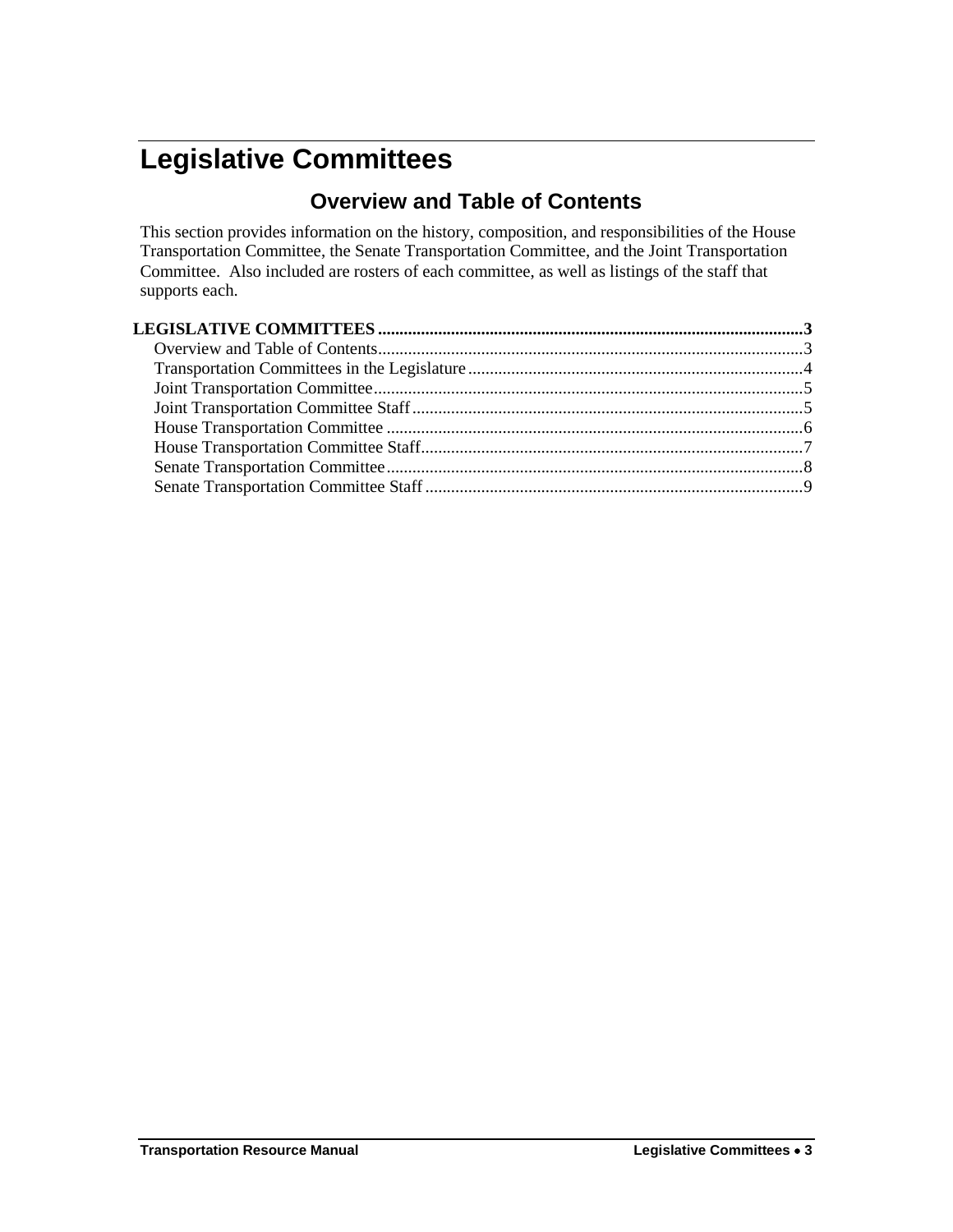### **Transportation Committees in the Legislature**

<span id="page-1-0"></span>In 1944, the voters approved the 18th Amendment to the State Constitution that created the Motor Vehicle Fund (MVF) and dedicated fuel tax, motor vehicle licensing fees, and certain other transportation-related revenues to "highway purposes." Three years later, in 1947, the Joint Fact Finding Committee on Highways, Streets and Bridges was established as an oversight committee for the MVF.

The original Joint Fact Finding Committee consisted of 12 members -- one senator and one representative from each of the six Department of Highways districts. Various changes in membership requirements occurred over the years. The membership was eventually increased to eight representatives and seven senators, and the requirement that a certain number of members reside east or west of the Cascades was instituted and later dropped. In 1963 the name was changed to the Joint Committee on Highways -- membership remained at eight representatives, seven senators. The Joint Committee's membership was increased to 12 representatives and 11 senators in 1967. The name was changed to the Legislative Transportation Committee (LTC) in 1971. Committee membership was changed in 1999 to 24 members -- 12 senate members and 12 house members with no more than six members from each chamber being of the same political party. In the 2005 Legislative Session, ESB 5513 dissolved the Legislative Transportation Committee.

Also in 2005, the same legislation that dissolved the Legislative Transportation Committee created the Joint Transportation Committee (JTC). The purpose of the JTC is to review and research transportation programs and issues in order to educate and promote the dissemination of transportation research to state and local government policymakers, including legislators and associated staff.

The Executive Committee of the JTC is comprised of the chairs and ranking members of the House and Senate Transportation Committees and the chairs serve as co-chairs of the JTC. All members of the House and Senate standing committees are eligible and shall serve when appointed by the Executive Committee.

Both the House and Senate Transportation Committees operate within the guidelines, policies, and procedures of the House and Senate respectively, and are the Committees to which transportation-related bills are referred for consideration.

The biennial and supplemental budgets for all state transportation agencies and programs are addressed by the Transportation Committees of the House and Senate, rather than by the Senate Ways & Means/House Appropriations Committees.

In addition, transportation policy bills and transportation revenue issues are also within the purview of the Transportation Committees. The committees address revenues going into the Motor Vehicle Fund, the Multimodal Transportation Account, the Highway Safety Fund, and other transportation-related funds and accounts in the State Treasury. From those funds and accounts, the committees develop the transportation budget bill, making appropriations to the Transportation Commission and Department of Transportation, Washington State Patrol, Department of Licensing, Transportation Improvement Board, and other state transportation agencies.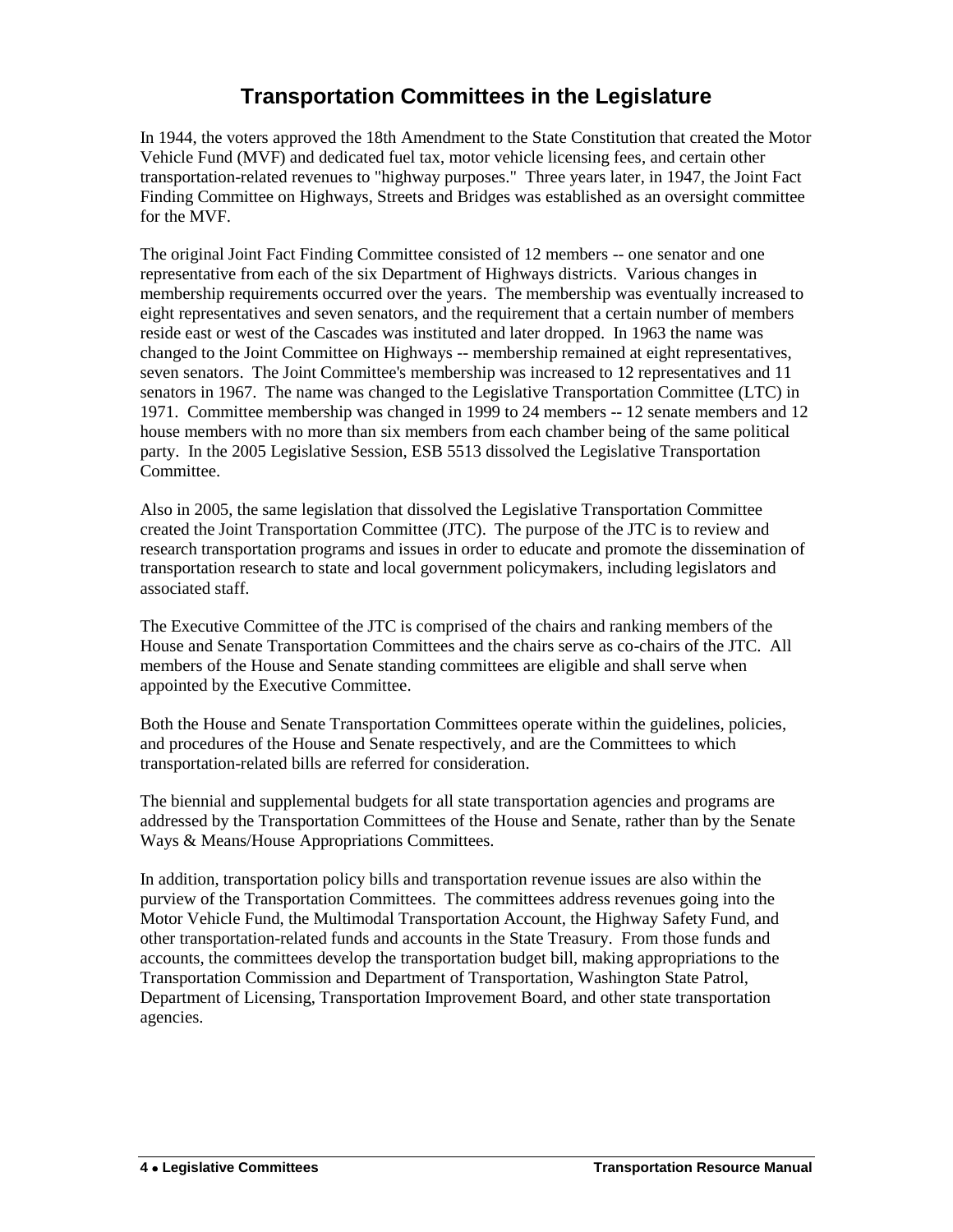# **Joint Transportation Committee**

MEMBERS & LEGISLATIVE ASSISTANTS

<span id="page-2-0"></span>

| <b>LEGISLATIVE MEMBER</b>                  | <b>PHONE</b> | <b>OFFICE</b> | DIST | <b>LEGISLATIVE ASST</b>     |
|--------------------------------------------|--------------|---------------|------|-----------------------------|
| CLIBBORN, Rep. Judy (Co-Chair)             | 786-7926     | 435 JLOB      | 41   | Ann Lewis                   |
| HAUGEN, Sen. Mary Margaret<br>$(Co-Chair)$ | 786-7618     | 305 JAC       | 10   | Nova Gattman                |
| ROACH, Rep. Daniel                         | 786-7846     | 122 C LEG     | 31   | Tammi Lewis                 |
| SWECKER, Sen. Dan                          | 786-7638     | 103 INB       | 30   | Ana Fonokalafi-<br>McMullen |

### <span id="page-2-1"></span>**Joint Transportation Committee Staff**

3309 Capitol Boulevard SW P.O. Box 40937 Olympia, WA 98504-0937 Fax: (360) 786-7378 <http://www1.leg.wa.gov/jtc>

| FORTE, David          | <b>JTC</b> Coordi |
|-----------------------|-------------------|
| <b>BAXSTROM, Gene</b> | Analyst           |
| NEAL, Paul            | Counsel           |
| PLASENCIA, Sonia      | Accountant        |

| FORTE, David     | <b>JTC</b> Coordinator         | 786-7312 |
|------------------|--------------------------------|----------|
| BAXSTROM, Gene   | Analyst                        | 786-7398 |
| NEAL, Paul       | Counsel                        | 786-7327 |
| PLASENCIA, Sonia | Accountant/Committee Assistant | 786-7329 |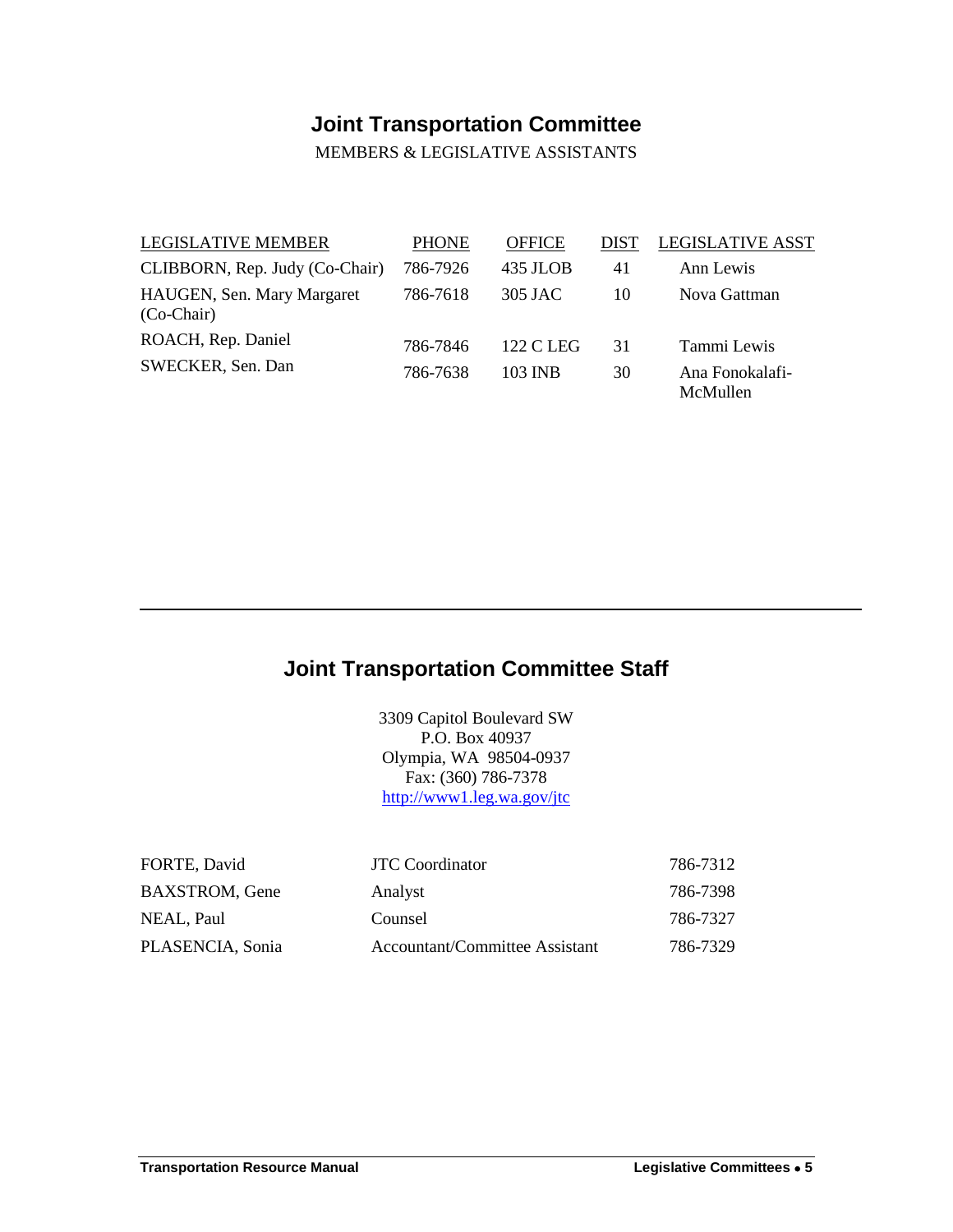# **House Transportation Committee**

#### MEMBERS & LEGISLATIVE ASSISTANTS

<span id="page-3-0"></span>

| <b>REPRESENTATIVE</b>             | <b>PHONE</b> | <b>OFFICE</b> | <b>DIST</b>    | <b>LEG ASSISTANT</b>                     |
|-----------------------------------|--------------|---------------|----------------|------------------------------------------|
| ARMSTRONG, Mike                   | 786-7832     | 426-A LEG     | 12             | Wanda Brosey                             |
| CLIBBORN, Judy (Chair)            | 786-7926     | 435 JLOB      | 41             | Ann Lewis                                |
| <b>DICKERSON, Mary Lou</b>        | 786-7860     | 302 JLOB      | 36             | Melissa Bailey                           |
| DRISCOLL, John                    | 786-7962     | 122E LEG      | 6              | Meghan Quinn                             |
| EDDY, Deborah                     | 786-7848     | 132-D LEG     | 48             | Paula Rehwaldt                           |
| ERICKSEN, Doug                    | 786-7980     | 335-A LEG     | 42             | Sandy Ruff                               |
| FINN, Fred                        | 786-7902     | 430 JLOB      | 35             | Jane McCann                              |
| FLANNIGAN, Dennis                 | 786-7930     | 335 JLOB      | 27             | <b>Brad Forbes</b>                       |
| HERRERA, Jaime                    | 786-7850     | 416 JLOB      | 18             | Keith Bundy                              |
| JOHNSON, Norm                     | 786-7810     | 414 JLOB      | 14             | Michele Smith                            |
| KLIPPERT, Brad                    | 786-7882     | 436 JLOB      | 8              | Mike Wallin                              |
| KRISTIANSEN, Dan                  | 786-7967     | 427-A LEG     | 39             | Brenda Glenn                             |
| LIIAS, Marko (Vice Chair)         | 786-7972     | 434 JLOB      | 21             | Paige DeChambeau                         |
| MOELLER, Jim                      | 786-7872     | 436-A LEG     | 49             | <b>Maureen Gallegos</b>                  |
| MORRIS, Jeff                      | 786-7970     | 429-B LEG     | 40             | Caron Benedetti                          |
| ROACH, Dan (Ranking Member)       | 786-7846     | 122-C LEG     | 31             | Tammi Lewis                              |
| RODNE, Jay (Asst. Ranking Member) | 786-7852     | 437 JLOB      | 5              | Kate Cooper                              |
| ROLFES, Christine                 | 786-7842     | 325 JLOB      | 23             | Sarah Miller                             |
| SELLS, Mike                       | 786-7840     | 132-B LEG     | 38             | Joanne Chapman                           |
| SHEA, Matt                        | 786-7984     | 405 JLOB      | $\overline{4}$ | <b>James Robinson</b>                    |
| SIMPSON, Geoff                    | 786-7918     | 426 JLOB      | 47             | Norma Wallace                            |
| SPRINGER, Larry                   | 786-7822     | 132-E LEG     | 45             | Kelly Rider                              |
| TAKKO, Dean                       | 786-7806     | 323 JLOB      | 19             | Darci Miller                             |
| <b>UPTHEGROVE, Dave</b>           | 786-7868     | 336 JLOB      | 33             | Rachel Smith                             |
| WALLACE, Deb                      | 786-7976     | 401 JLOB      | 17             | Autumn Shafer                            |
| WILLIAMS, Brendan                 | 786-7940     | 132-F LEG     | 22             | Katrina Theissen                         |
| WOOD, Alex                        | 786-7888     | 437-B LEG     | 3              | Miriam Bausch/<br><b>Fanette Stewart</b> |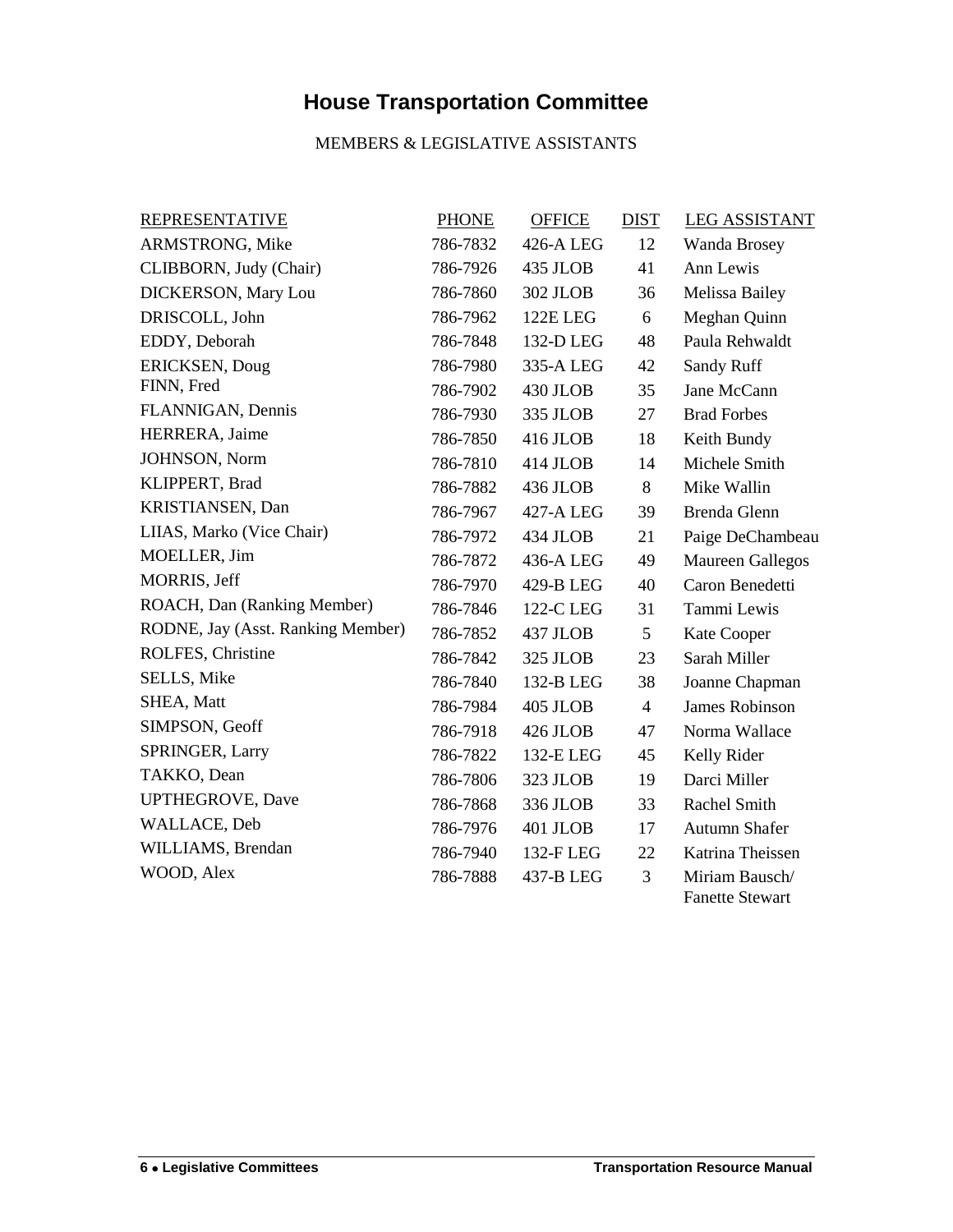### <span id="page-4-0"></span>**House Transportation Committee Staff**

241 John L. O'Brien Building P.O. Box 40600 Olympia, WA 98504-0600 Fax: (360) 786-7018 <http://www.leg.wa.gov/House/Committees/TR/>

| <b>ADMINISTRATION</b>         |                           |          |           |
|-------------------------------|---------------------------|----------|-----------|
| REDFIELD, Beth                | Coordinator               | 786-7347 | 241 JLOB  |
| <b>ANALYSIS</b>               |                           |          |           |
|                               |                           |          |           |
| <b>BERNTSEN</b> , Teresa      | <b>Research Analyst</b>   | 786-7301 | 242 JLOB  |
| LEATHERS, Kathryn             | Counsel                   | 786-7114 | 240 JLOB  |
| LONG, Jerry                   | Sr. Fiscal Analyst        | 786-7306 | 205 JLOB  |
| <b>MATTESON, Mark</b>         | <b>Budget Coordinator</b> | 786-7145 | 245 JLOB  |
| MUNNECKE, David               | Counsel                   | 786-7315 | 241 JLOB  |
| PARKER, Christie              | <b>Fiscal Analyst</b>     | 786-7322 | 243A JLOB |
|                               |                           |          |           |
| <b>LEGISLATIVE ASSISTANCE</b> |                           |          |           |
| PLANT, Jane                   | Legislative Assistant     | 786-7311 | 241A JLOB |
|                               |                           |          |           |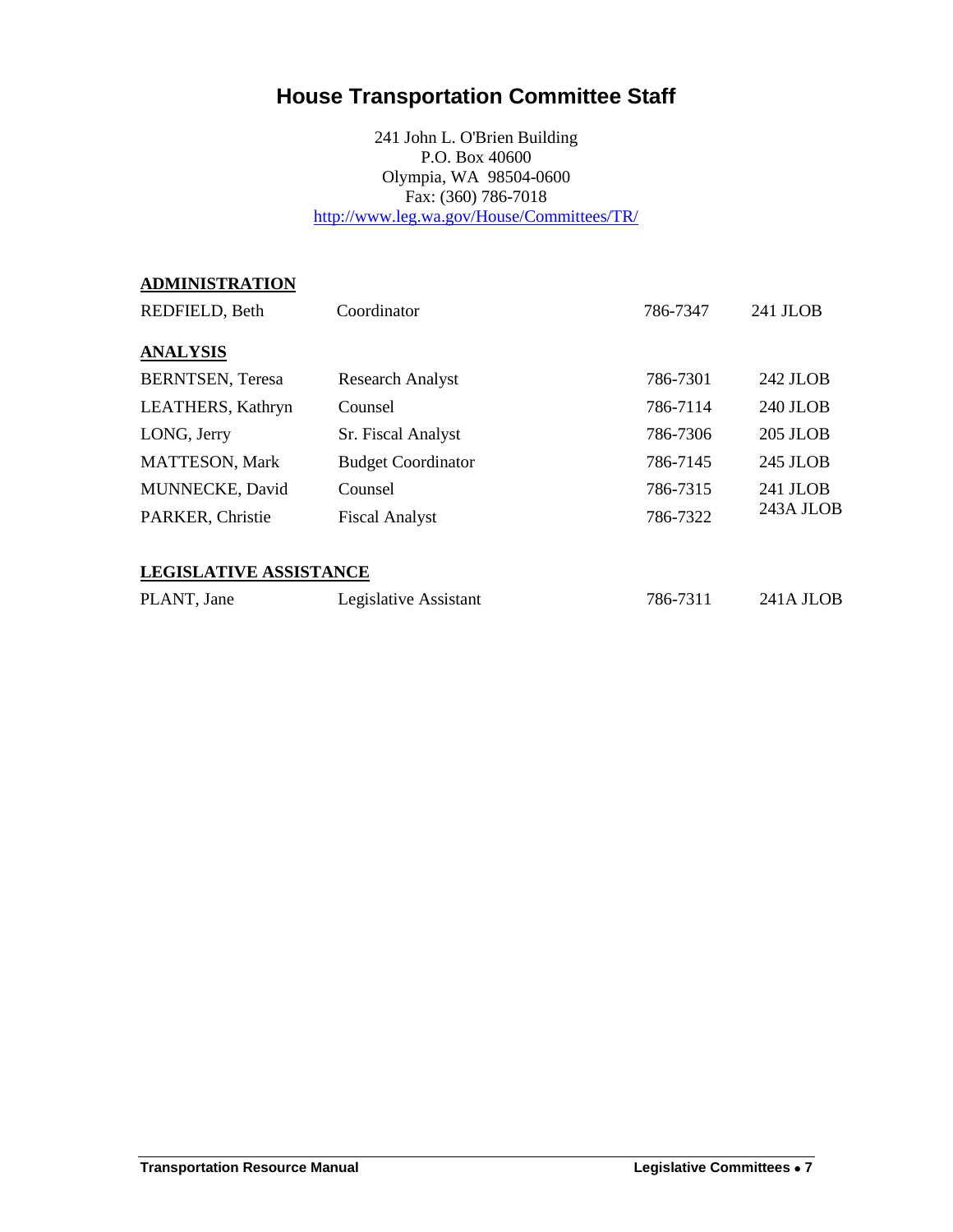# **Senate Transportation Committee**

#### MEMBERS & LEGISLATIVE ASSISTANTS

<span id="page-5-0"></span>

| <b>SENATOR</b>                       | <b>PHONE</b> | <b>OFFICE</b>   | <b>DIST</b>    | <b>LEG ASSISTANT</b>    |
|--------------------------------------|--------------|-----------------|----------------|-------------------------|
| <b>BECKER</b> , Randi                | 786-7602     | 115B INB        | $\overline{2}$ | <b>Josiah Narog</b>     |
| <b>BENTON, Don</b>                   | 786-7632     | <b>109B INB</b> | 17             | Brian Lohr              |
| BERKEY, Jean                         | 786-7674     | 241 JAC         | 38             | Joan Aspaas             |
| DELVIN, Jerome                       | 786-7614     | 201 INB         | 8              | Jeri May                |
| EIDE, Tracey                         | 786-7658     | <b>402 LEG</b>  | 30             | Peter Dodds             |
| HAUGEN, Mary Margaret (Chair)        | 786-7618     | 305 JAC         | 10             | Nova Gattman            |
| JACOBSEN, Ken                        | 786-7690     | 237 JAC         | 46             | <b>Charlotte Kerney</b> |
| JARRETT, Fred                        | 786-7641     | 409 LEG         | 41             | Mollie Timm             |
| KASTAMA, Jim                         | 786-7648     | 235 JAC         | 25             | Mary Sherman            |
| KAUFFMAN, Claudia                    | 786-7692     | 414 LEG         | 47             | Jeremy Oslund           |
| <b>KILMER, Derek</b>                 | 786-7650     | 226 JAC         | 26             | Colleen Thompson        |
| KING, Curtis                         | 786-7626     | 205 INB         | 14             | Laura Bell              |
| MARR, Chris (Vice Chair)             | 786-7610     | 417 LEG         | 6              | <b>Barb Bumann</b>      |
| RANKER, Kevin                        | 786-7678     | <b>402 LEG</b>  | 40             | Mary Kay Hanell         |
| SHELDON, Tim                         | 786-7668     | 412 LEG         | 35             | Carol Jaren             |
| <b>SWECKER, Dan (Ranking Member)</b> | 786-7638     | 103 INB         | 20             | Donna Sorrell           |